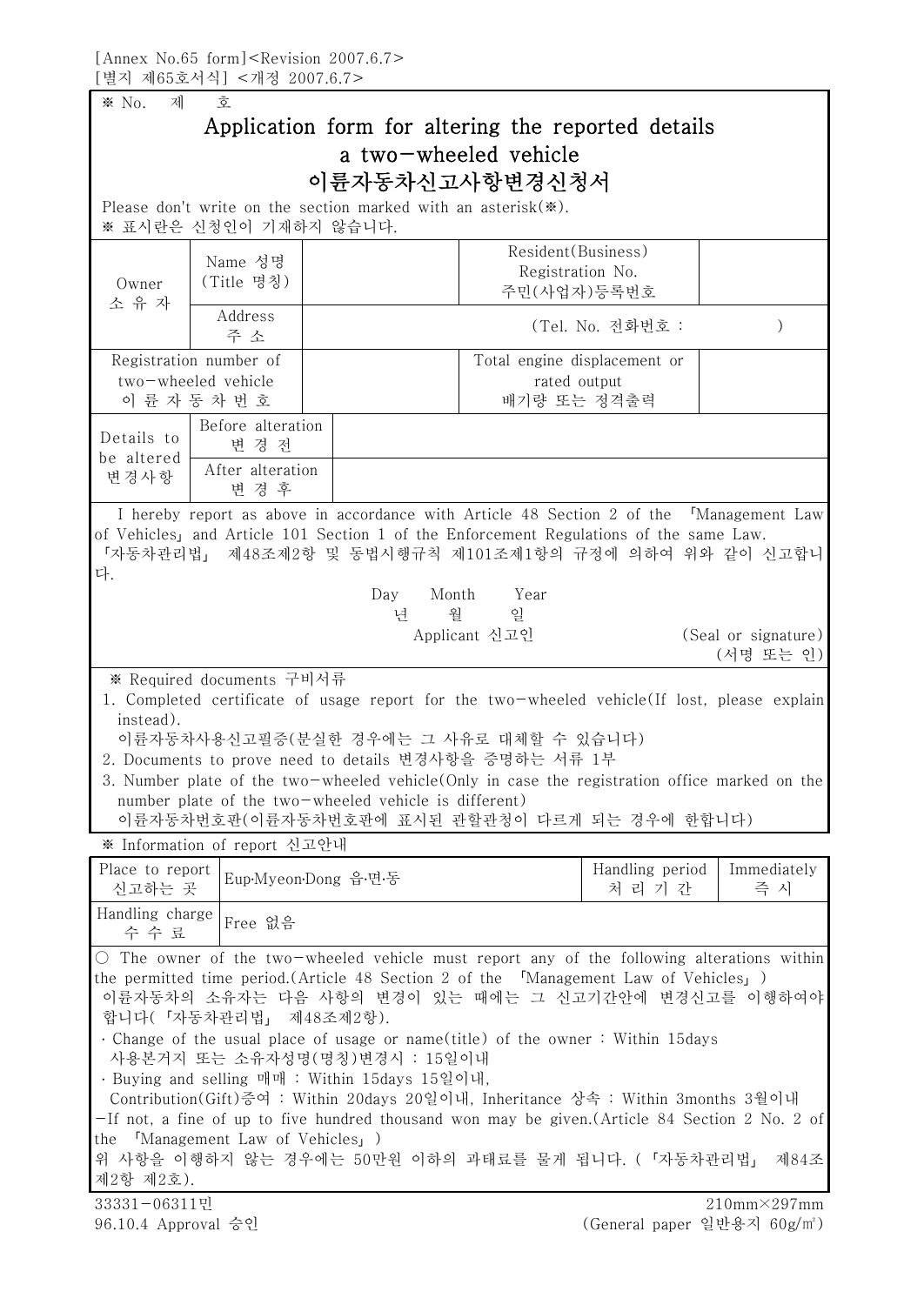# Application form for altering the reported details of two-wheeled vehicle (이륜자동차신고사항변경신청서)

- ◆ Writing method (작성방법)
- Please don't write on the section marked with an asterisk(※).<br>※ 표시란은 신고인이 기재하지 않습니다.

## ◆ Owner 소유자

- Please write name(title) of the owner. (소유자의 이름(명칭)을 쓰세요.)
- Please write resident(business) registration number of the owner.<br>(소유자의 주민(사업자) 등록번호를 쓰세요.)
- Please write address and tel. No. of the owner. (소유자의 주소와 전화번호를 쓰세요.)
- Please write number of vehicle. 차량번호를 쓰세요.
- Please write total engine displacement or rated output of vehicle. (차량의 총배기량 또는 정격출력을 쓰세요.)

#### v Details to be of altered 변경사항

- Please write before alteration. (변경전의 것에 대하여 쓰세요.)
- Please write after alteration. (변경후의 것에 대하여 쓰세요.)
- ※ I hereby report as above in accordance with Article 48 Section 2 of the 「Management Law of vehicles」and Article 101 Section 1 of the Enforcement

 Regulations of the same Law. (「자동차관리법」 제48조제2항 및 동법시행규칙 제101조제1항의 규정에 의하여 위와 같이 신고합니다.)

- Please write date(day/ month/ year). (날짜(년월일)를 쓰세요.)
- Please write seal or signature of applicant. (신청인은 서명날인을 하세요.)

# ◆ Required documents 구비서류

1. Completion certificate of usage report for two-wheeled vehicle(If lost, please explain instead.)

(이륜자동차사용신고필증(분실한 경우에는 그 사유로 대체할 수 있습니다))

- 2. Documents to prove need to alter details (변경사항을 증명하는 서류 1부)
- 3. Number plate of the two-wheeled vehicle(Only in case the registration office marked on the number plate of the two-wheeled vehicle is different) (이륜자동차번호판(이륜자동차번호판에 표시된 관할관청이 다르게 되는 경우에 한합니다))